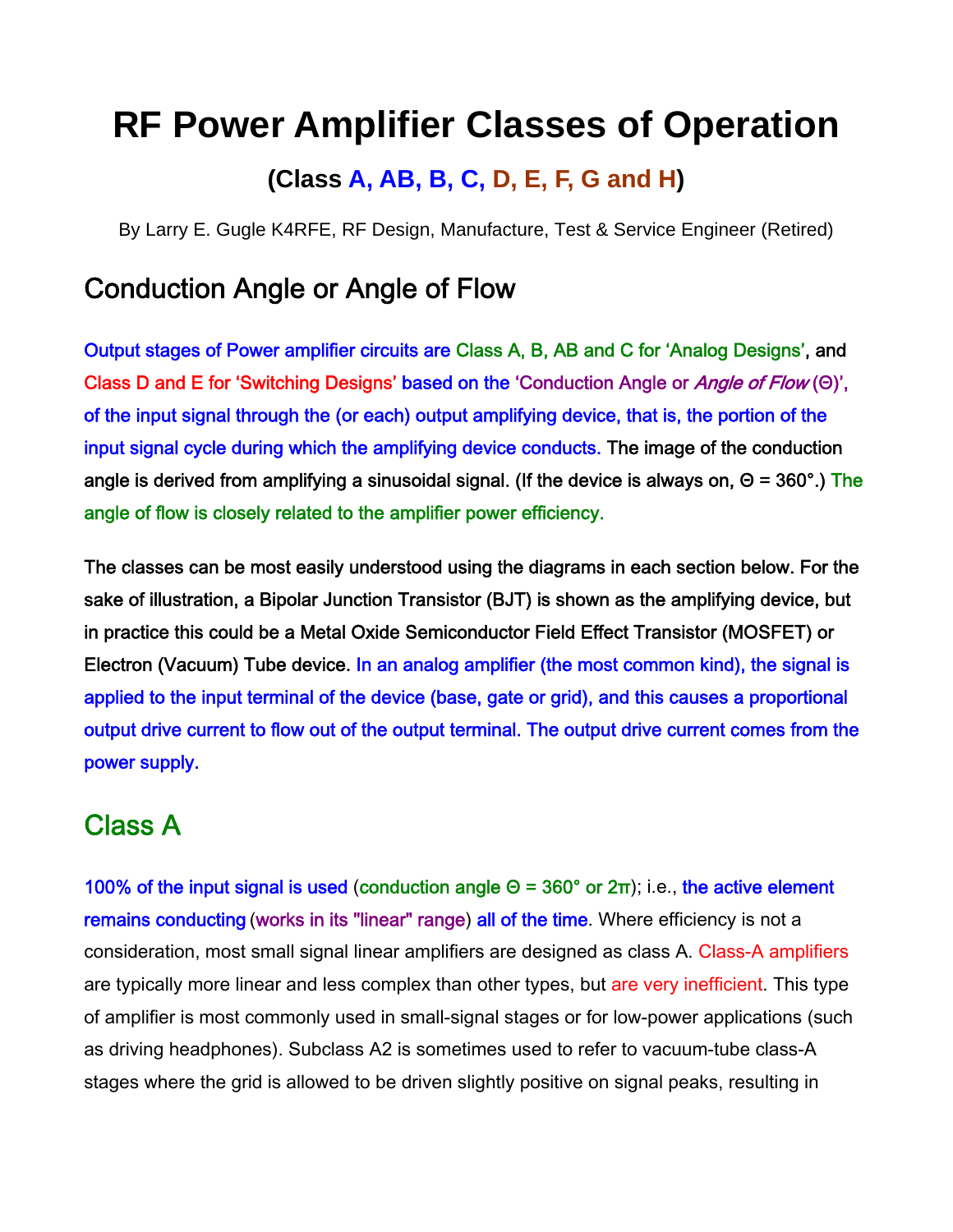slightly more power than normal class A and Subclass A1 is where the grid is always negative, but incurring more distortion.



Amplifying devices operating in class A conduct over the whole of the input cycle. A *class-A* amplifier is distinguished by the *output stage* being biased into class A.

# Advantages of class-A amplifiers

Class-A designs are simpler than other classes; for example class-AB and -B designs require two devices (push–pull output) to handle both halves of the waveform; class A can use a single device single-ended.

The amplifying element is biased so the device is always conducting to some extent, normally implying the quiescent (small-signal) collector current (for transistors; drain current for FETs or anode/plate current for vacuum tubes) is close to the most linear portion of its transconductance curve.

Because the device is never shut off completely there is no "turn on" time, little problem with charge storage, and generally better high frequency performance and feedback loop stability (and usually fewer high-order harmonics).

The point at which the device comes closest to being cut off is not close to zero signal, so the problem of crossover distortion associated with class-AB and -B designs is avoided.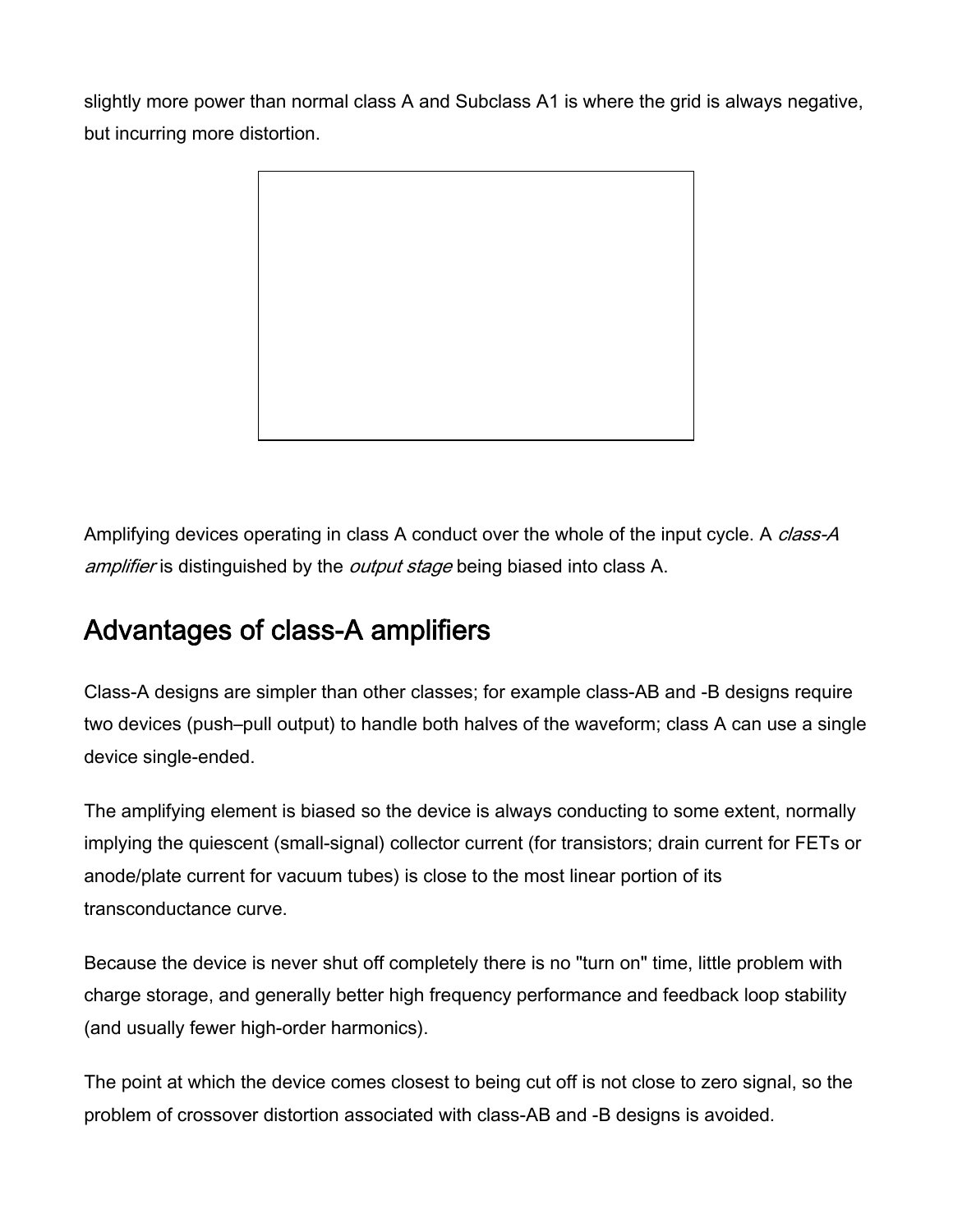### Disadvantage of class-A amplifiers

They are very inefficient; a theoretical maximum of 50% is obtainable with inductive output coupling and only 25% with capacitive coupling, unless deliberate use of nonlinearities is made (such as in square-law output stages). In a power amplifier this not only wastes power and limits battery operation, it may place restrictions on the output devices that can be used (for example: ruling out some audio triodes if modern low-efficiency loudspeakers are to be used), and will increase costs. Inefficiency comes not just from the fact that the device is always conducting to some extent (that happens even with class AB, yet its efficiency can be close to that of class B); it is that the standing current is roughly half the maximum output current (although this can be less with square law output stage), together with the problem that a large part of the power supply voltage is developed across the output device at low signal levels (as with classes AB and B, but unlike output stages such as class D). If high output powers are needed from a class-A circuit, the power waste (and the accompanying heat) will become significant. For every watt delivered to the load, the amplifier itself will, at best, dissipate another watt. For large powers this means very large and expensive power supplies and heat sinking.

Class-A designs have largely been superseded by the more efficient designs for power amplifiers, though they remain popular with some hobbyists, mostly for their simplicity. Also, many audiophiles believe that class A gives the best sound quality (for their absence of crossover distortion and reduced odd-harmonic and high-order harmonic distortion) which provides a small market for expensive high fidelity class-A amps.

### Single-ended and triode class-A amplifiers

Some aficionados who prefer class-A amplifiers also prefer the use of thermionic Electron (Vacuum) Tube designs instead of transistors, especially in Single-ended triode output configurations for several claimed reasons:

Single-ended output stages (be they tube or transistor) have an asymmetrical transfer function, meaning that even order harmonics in the created distortion tend not to be canceled (as they are in push–pull output stages); by using tubes or FETs most of the distortion is from the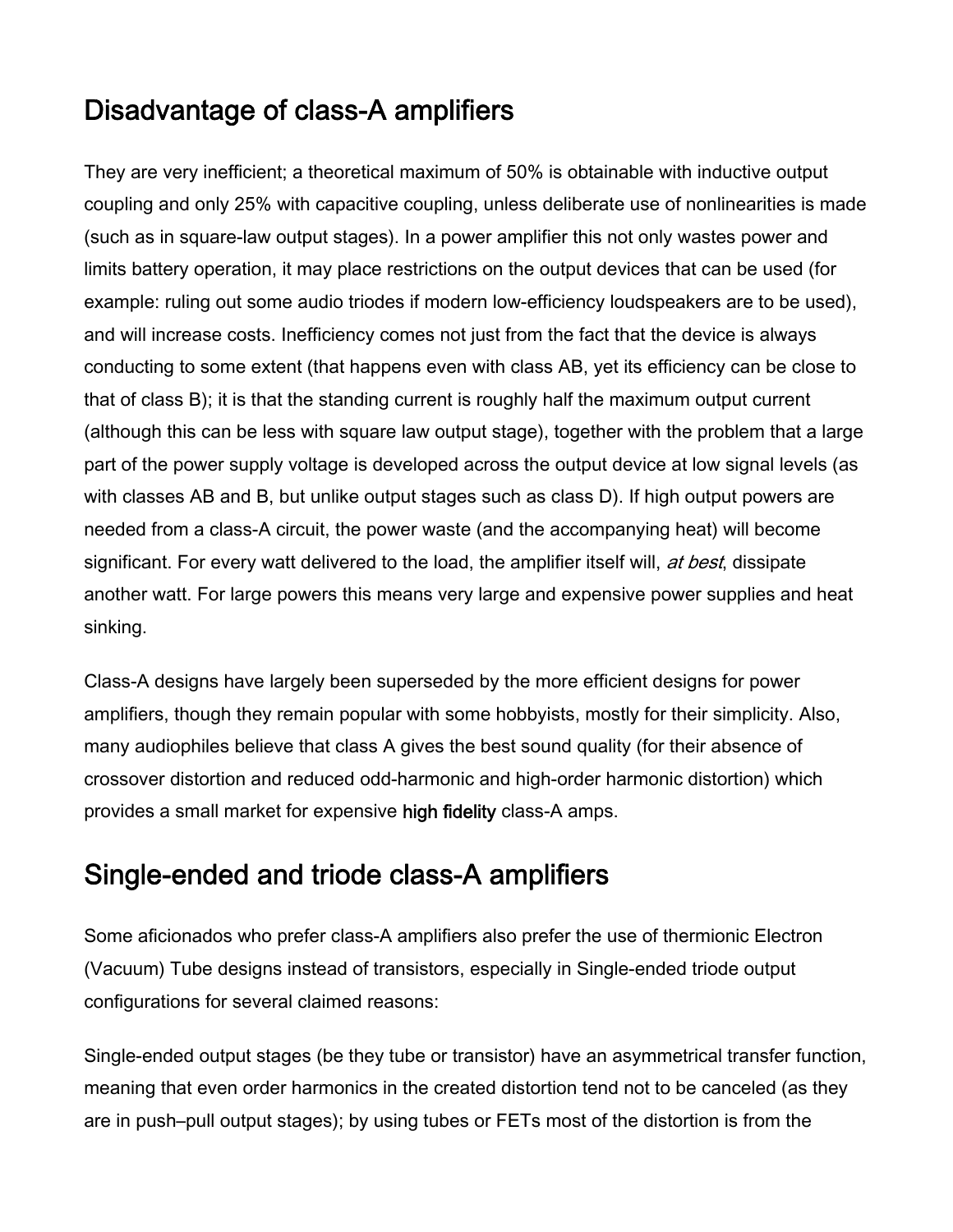square law transfer characteristic and so second-order, which some consider to be "warmer" and more pleasant.

For those who prefer low distortion figures, the use of tubes with class A (generating little oddharmonic distortion, as mentioned above) together with symmetrical circuits (such as push–pull output stages, or balanced low-level stages) results in the cancellation of most of the even distortion harmonics, hence the removal of most of the distortion.

Though good amplifier design can reduce harmonic distortion patterns to almost nothing, distortion is essential to the sound of electric guitar amplifiers, for example, and is held by recording engineers to offer more flattering microphones and to enhance "clinical-sounding" digital technology.

Historically, Electron (Vacuum) Tube amplifiers often used a class-A power amplifier simply because Electron (Vacuum) Tubes are large and expensive; many class-A designs use only a single device.

Transistors are much cheaper, and so more elaborate designs that give greater efficiency but use more parts are still cost-effective. A classic application for a pair of class-A devices is the long-tailed pair, which is exceptionally linear, and forms the basis of many more complex circuits, including many audio amplifiers and almost all op-amps.

Class-A amplifiers are often used in output stages of high quality op-amps (although the accuracy of the bias in low cost op-amps such as the 741 may result in class A or class AB or class B, varying from device to device or with temperature). They are sometimes used as medium-power, low-efficiency, and high-cost audio amplifiers. The power consumption is unrelated to the output power. At idle (no input), the power consumption is essentially the same as at high output volume. The result is low efficiency and high heat dissipation.

### Class B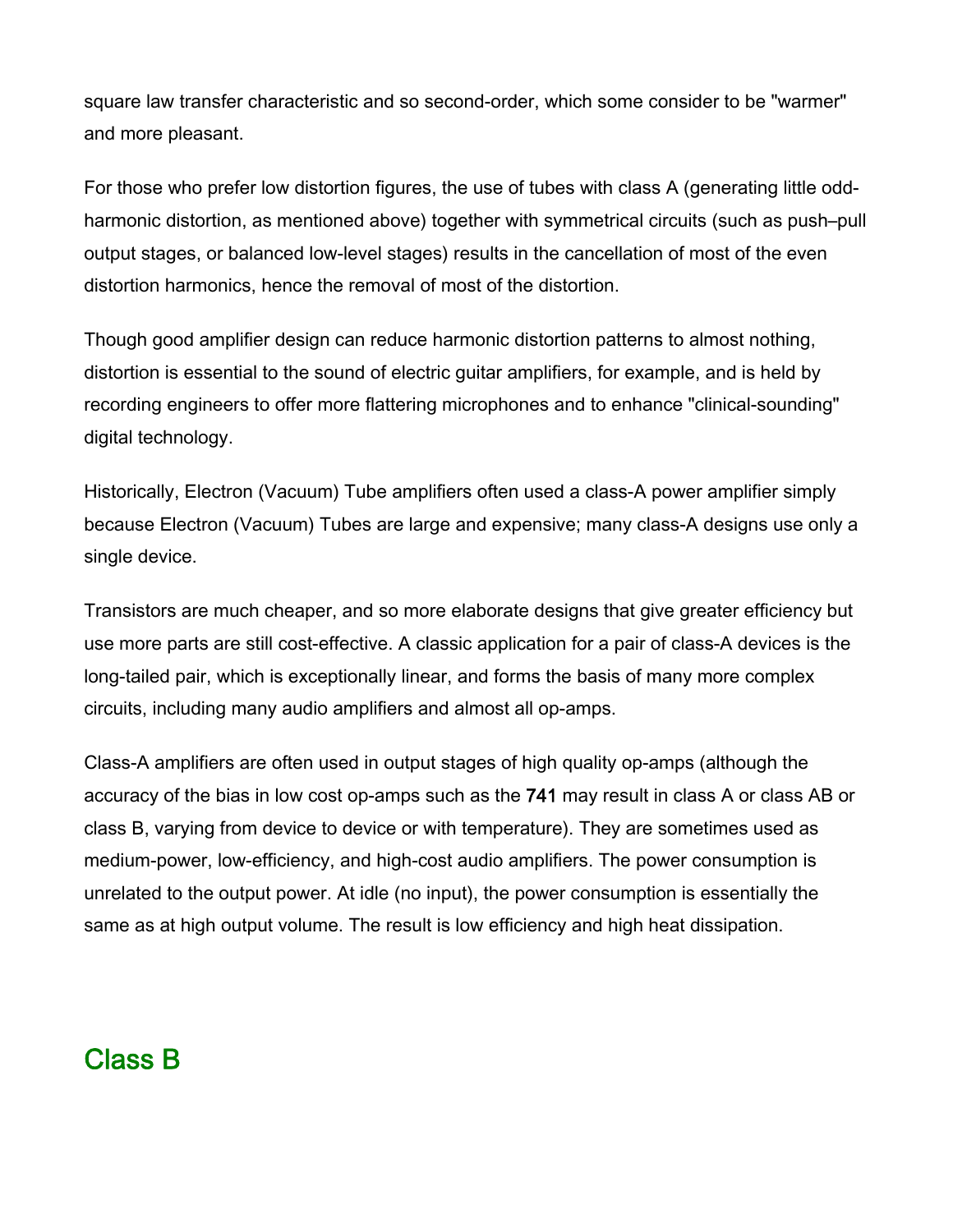50% of the input signal is used (Θ = 180° or π/4); i.e., the active element conducts half of the time and is more or less turned off for the other half (works in its "linear" range). In most class B, there are two output devices (or sets of output devices), each of which conducts alternately (push–pull) for exactly 180° (or half cycle) of the input signal; selective RF amplifiers can also be implemented using a single active element.

These amplifiers are subject to *crossover distortion* if the transition from one active element to the other is not perfect, as when two complementary transistors (i.e., one PNP, one NPN) are connected as two emitter followers with their base and emitter terminals in common, requiring the base voltage to slew across the region where both devices are turned off.

Class-B amplifiers only amplify half of the input wave cycle, thus creating a large amount of distortion, but their efficiency is greatly improved and is much better than class A. Class B has a maximum theoretical efficiency of  $π/4$ . (i.e. 78.5%) This is because the amplifying element is switched off altogether half of the time, and so cannot dissipate power. A single class-B element is rarely found in practice, though it has been used for driving the loudspeaker in the early IBM Personal Computers with beeps, and it can be used in RF power amplifier where the distortion levels are less important. However, class C is more commonly used for this.

A practical circuit using class-B elements is the push–pull stage, such as the very simplified complementary pair arrangement shown below. Here, complementary or quasi-complementary devices are each used for amplifying the opposite halves of the input signal, which is then recombined at the output. This arrangement gives excellent efficiency, but can suffer from the drawback that there is a small mismatch in the cross-over region – at the "joins" between the two halves of the signal, as one output device has to take over supplying power exactly as the other finishes. This is called crossover distortion. An improvement is to bias the devices so they are not completely off when they're not in use. This approach is called *class AB* operation.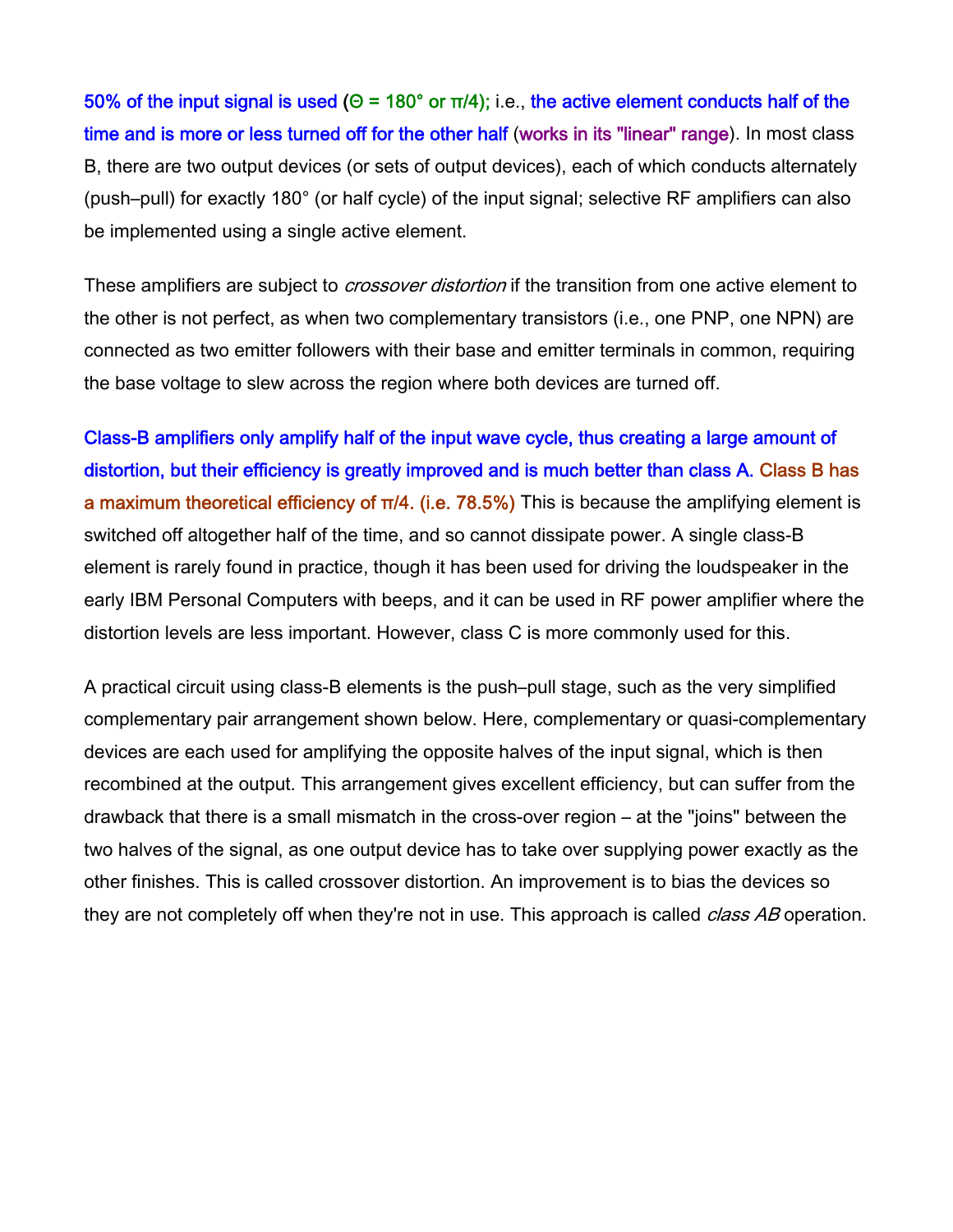



#### Class AB

In class-AB operation, each device operates the same way as in class B over half the waveform, but also conducts a small amount on the other half. As a result, the region where both devices simultaneously are nearly off (the "dead zone") is reduced. The result is that when the waveforms from the two devices are combined, the crossover is greatly minimised or eliminated altogether. The exact choice of quiescent current, the standing current through both devices when there is no signal, makes a large difference to the level of distortion (and to the risk of thermal runaway, that may damage the devices); often the bias voltage applied to set this quiescent current has to be adjusted with the temperature of the output. Often used as thermally tracking bias voltages is to include small value resistors in series with the emitters.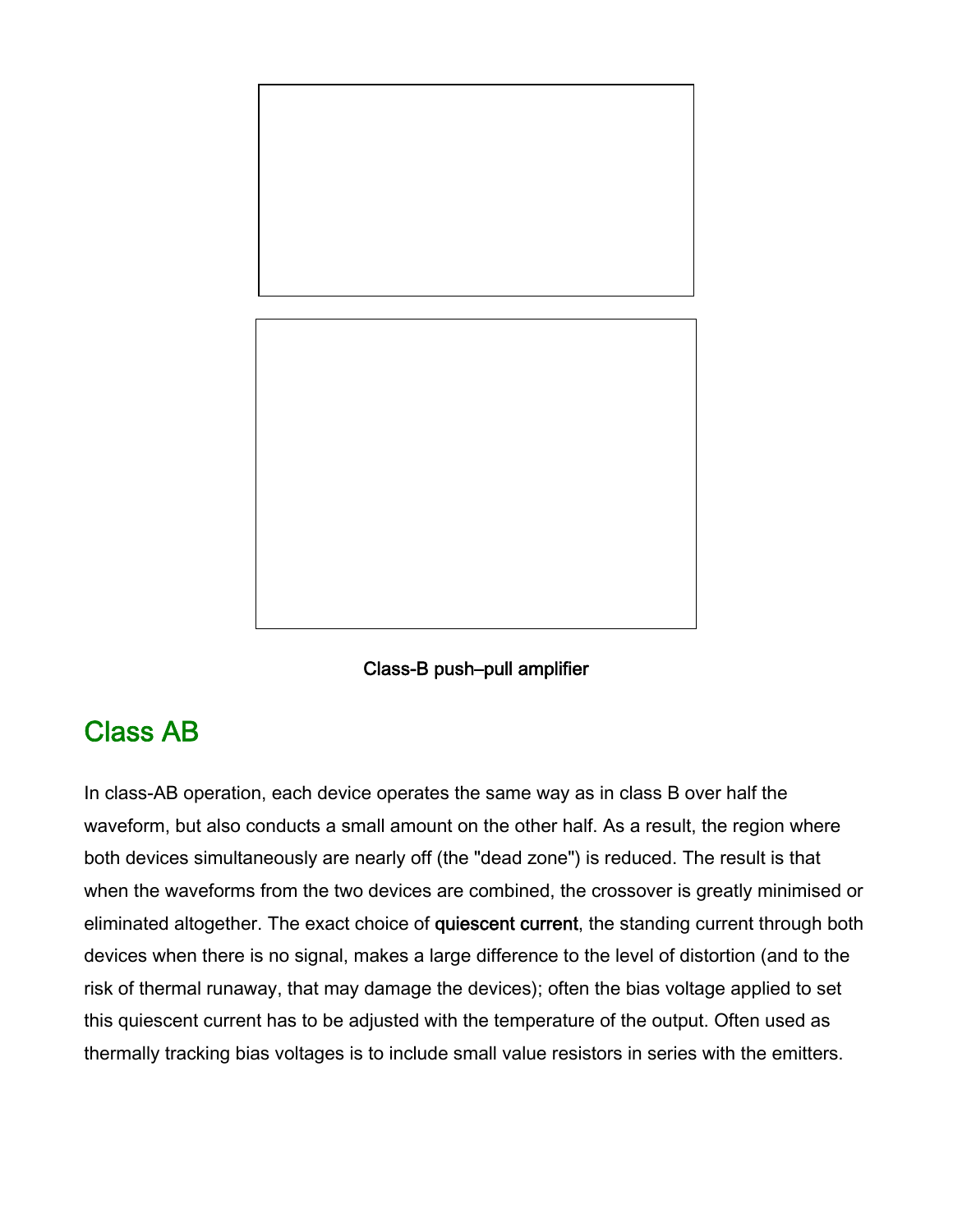Here the two active elements conduct more than half of the time ( $\Theta$  > 180° < 360°) as a means to reduce the cross-over distortions of class-B amplifiers. In the example of the complementary emitter followers a bias network allows for more or less quiescent current thus providing an operating point somewhere between class A and class B. **Sometimes a figure is added (e.g.,**  $AB_1$  or  $AB_2$ ).

- 1. class  $AB<sub>1</sub>$  for vacuum-tube stages where the Control Grid voltage is always negative with respect to the cathode and indicates that Control Grid (CG) current does not flow during any part of the input cycle.
- 2. class  $AB<sub>2</sub>$  for vacuum-tube stages where the Control Grid voltage may be slightly positive, and indicates that Control Grid (CG) current does flow during some part of the input cycle, adding more distortion, but giving slightly higher output power on signal peaks.
- 3. Solid-state class-AB amplifier circuits are one of the most popular amplifier topologies used today.

Class-B or Class-AB push–pull circuits are the most common design type found in audio power amplifiers. Class AB is widely considered a good compromise for audio amplifiers, since much of the time the music is quiet enough that the signal stays in the "class A" region, where it is amplified with good fidelity, and by definition if passing out of this region, is large enough that the distortion products typical of class B are relatively small. The crossover distortion can be reduced further by using negative feedback. Class-B and Class-AB amplifiers are sometimes used for RF linear amplifiers as well. Class-B amplifiers are also favored in battery-operated devices, such as transistor radios.

Class-AB sacrifices some efficiency over class B in favor of linearity, thus is less efficient (below 78.5% for full-amplitude sinewaves in transistor amplifiers, typically; much less is common in Class-AB vacuum-tube amplifiers). It is typically much more efficient than class A.

#### Class C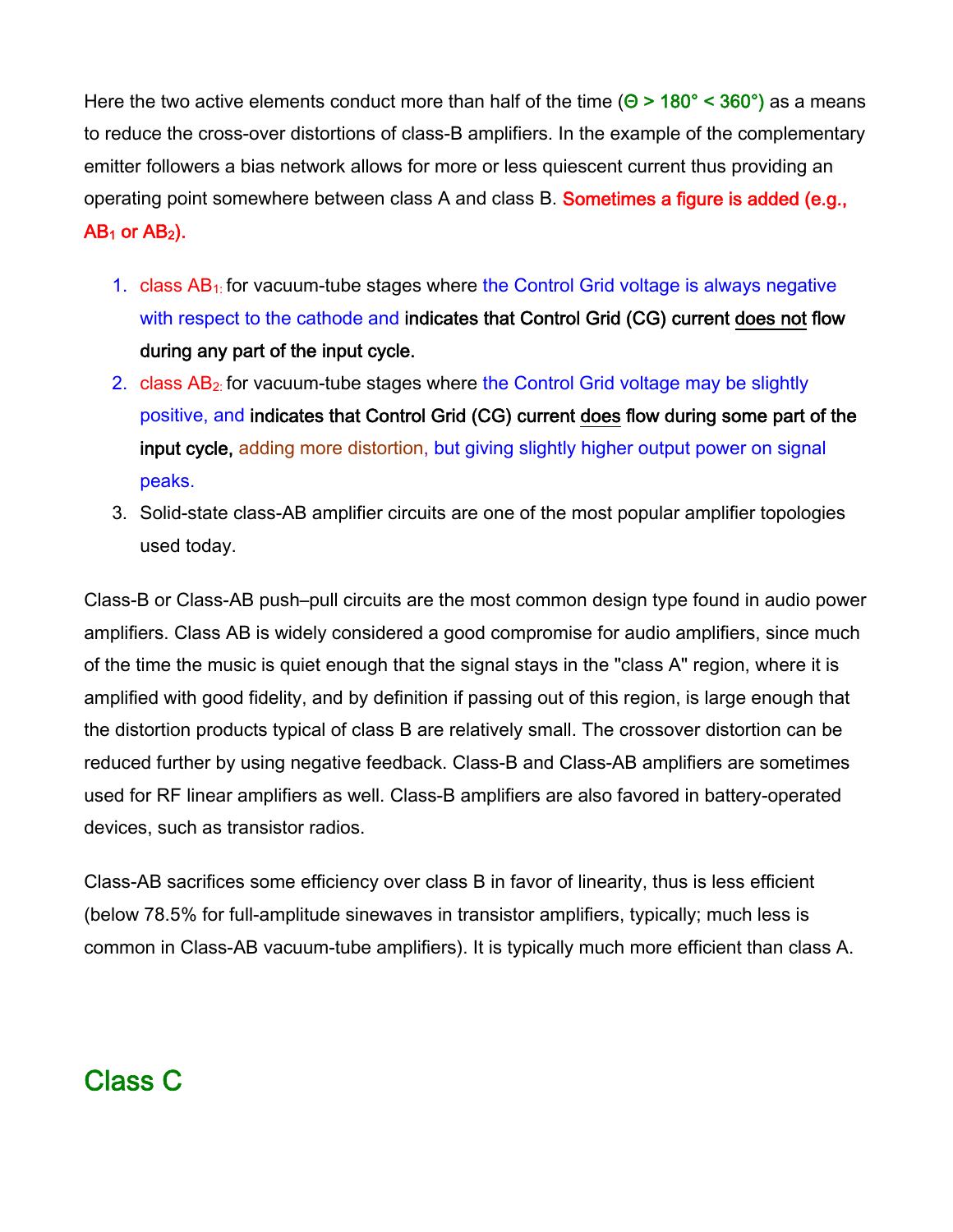Less than 50% of the input signal is used (conduction angle Θ < 180°). The advantage is potentially high efficiency, but a disadvantage is high distortion.



Class-C amplifiers conduct less than 50% of the input signal and the distortion at the output is high, but high efficiencies (up to 90%) are possible. Some applications (for example, megaphones) can tolerate the distortion. The usual application for class-C amplifiers is in RF transmitters operating at a single fixed carrier frequency, where the distortion is controlled by a tuned load on the amplifier. The input signal is used to switch the active device causing pulses of current to flow through a tuned circuit forming part of the load.

The class-C amplifier has two modes of operation: tuned and untuned. The diagram shows a waveform from a simple class-C circuit without the tuned load. This is called untuned operation, and the analysis of the waveforms shows the massive distortion that appears in the signal. When the proper load (e.g., an inductive-capacitive filter plus a load resistor) is used, two things happen. The first is that the output's bias level is clamped with the average output voltage equal to the supply voltage. This is why tuned operation is sometimes called a clamper. This allows the waveform to be restored to its proper shape despite the amplifier having only a one-polarity supply. This is directly related to the second phenomenon: the waveform on the center frequency becomes less distorted. The residual distortion is dependent upon the bandwidth of the tuned load, with the center frequency seeing very little distortion, but greater attenuation the farther from the tuned frequency that the signal gets.

The tuned circuit resonates at one frequency, the fixed carrier frequency, and so the unwanted frequencies are suppressed, and the wanted full signal (sine wave) will be extracted by the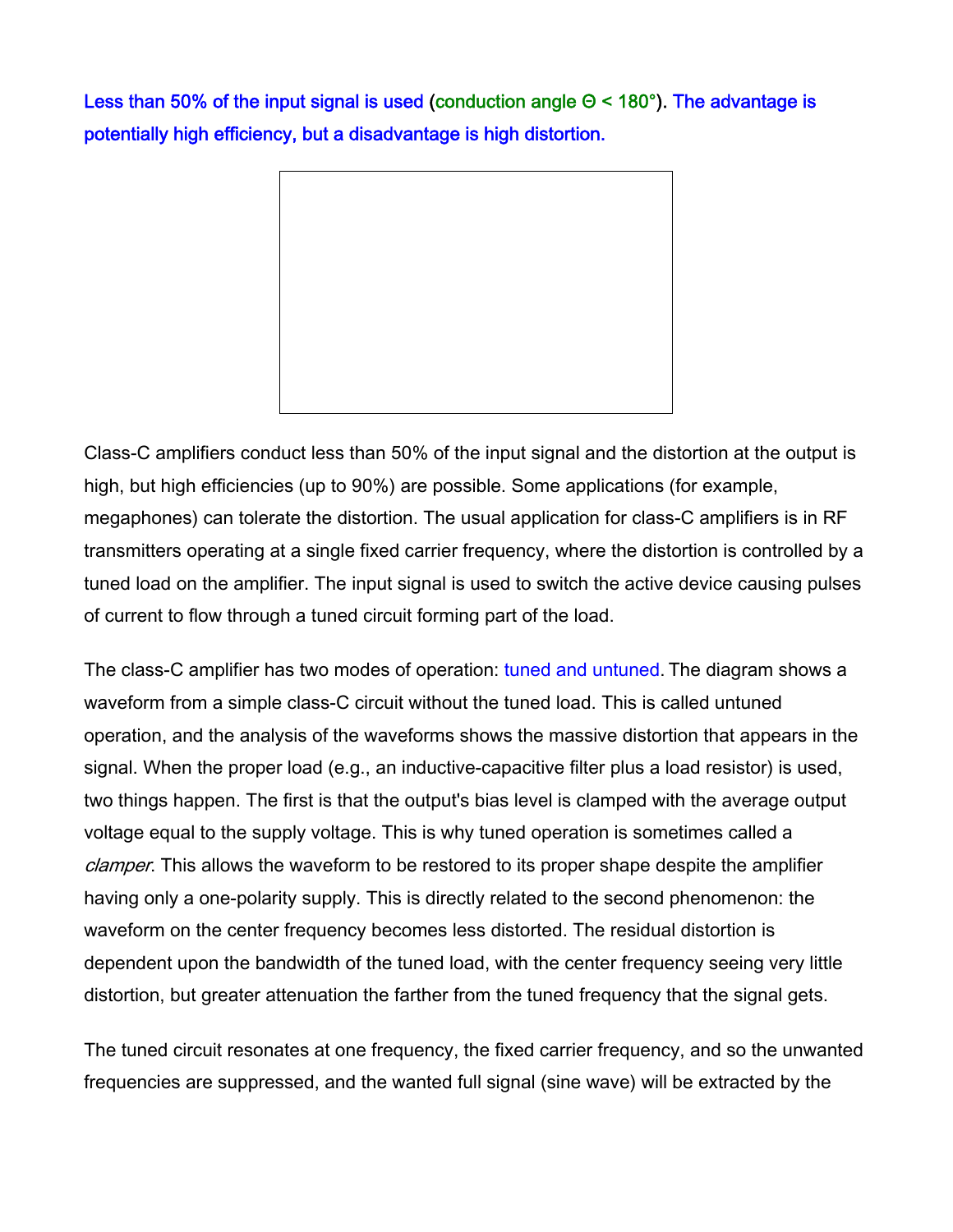tuned load. The signal bandwidth of the amplifier is limited by the Q-factor of the tuned circuit but this is not a serious limitation. Any residual harmonics can be removed using a further filter.

In practical Class-C amplifiers a tuned load is invariably used. In one common arrangement the resistor shown in the circuit above is replaced with a parallel-tuned circuit consisting of an inductor and capacitor in parallel, whose components are chosen to resonate the frequency of the input signal. Power can be coupled to a load by transformer action with a secondary coil wound on the inductor. The average voltage at the collector, drain or plate is then equal to the supply voltage, and the signal voltage appearing across the tuned circuit varies from near zero to near twice the supply voltage during the rf cycle. The input circuit is biassed so that the active element (e.g. transistor) conducts for only a fraction of the RF cycle, usually one third (120 degrees) or less.

The active element conducts only while the collector, drain or plate voltage is passing through its minimum. By this means, power dissipation in the active device is minimised, and efficiency increased. Ideally, the active element would pass only an instantaneous current pulse while the voltage across it is zero: it then disspates no power and 100% efficiency is achieved. However practical devices have a limit to the peak current they can pass, and the pulse must therefore be widened, to around 120 degrees, to obtain a reasonable amount of power, and the efficiency is then 60-70%.

#### Class D

These use switching to achieve a very high power efficiency (more than 90% in modern designs). By allowing each output device to be either fully on or off, losses are minimized. The analog output is created by Pulse-Width Modulation (PWM); i.e., the active element is switched on for shorter or longer intervals instead of modifying its resistance. There are more complicated switching schemes like sigma-delta modulation, to improve some performance aspects like lower distortions or better efficiency.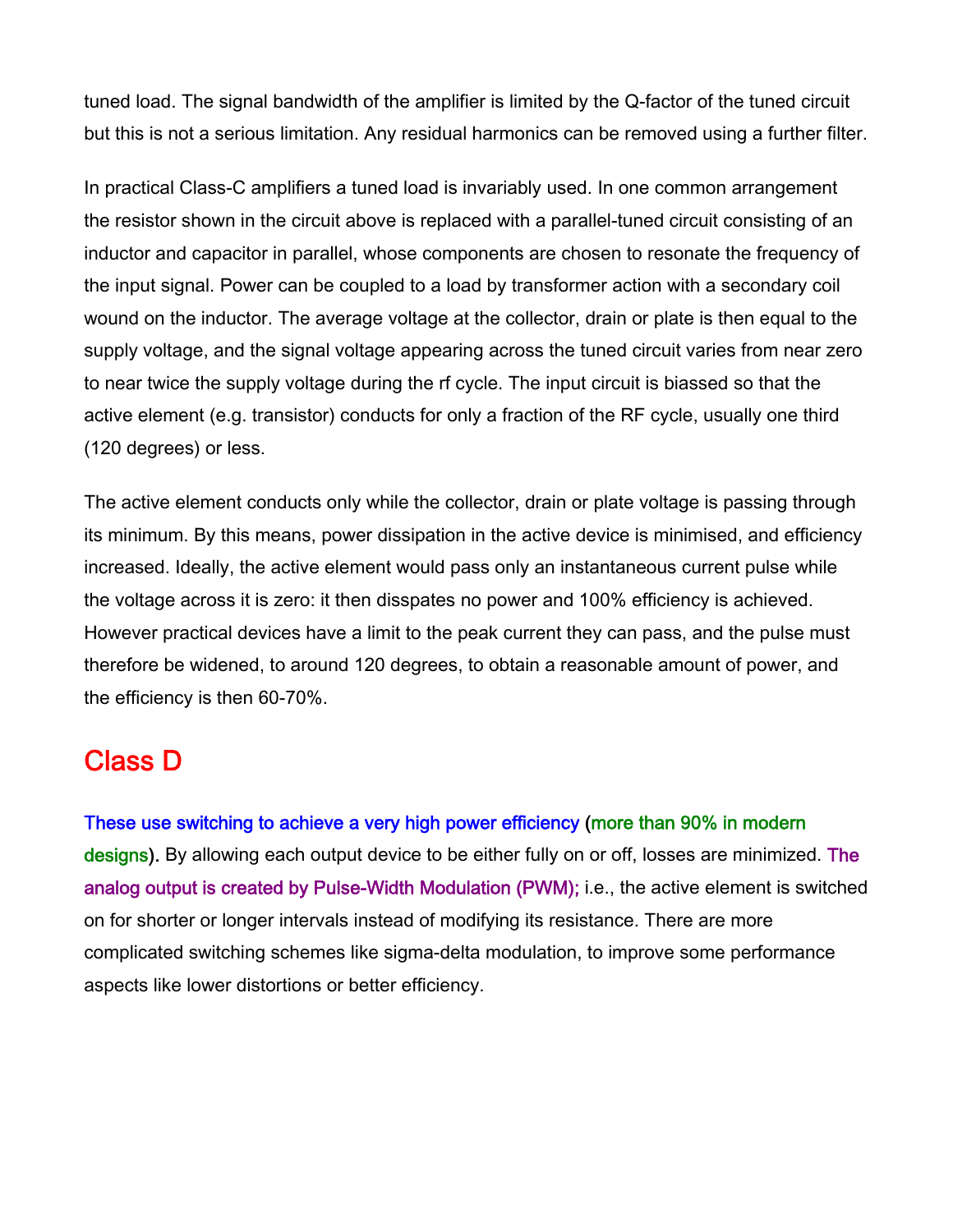

Block diagram of a basic switching or PWM (class-D) amplifier.

Boss Audio class-D mono car audio amplifier with a low pass filter for powering subwoofers In the class-D amplifier the input signal is converted to a sequence of higher voltage output pulses. The averaged-over-time power values of these pulses are directly proportional to the instantaneous amplitude of the input signal. The frequency of the output pulses is typically ten or more times the highest frequency in the input signal to be amplified. The output pulses

contain inaccurate spectral components (that is, the pulse frequency and its harmonics) which must be removed by a low-pass passive filter. The resulting filtered signal is then an amplified replica of the input.

These amplifiers use pulse width modulation, pulse density modulation (sometimes referred to as pulse frequency modulation) or a more advanced form of modulation such as Delta-sigma modulation (for example, in the Analog Devices AD1990 class-D audio power amplifier).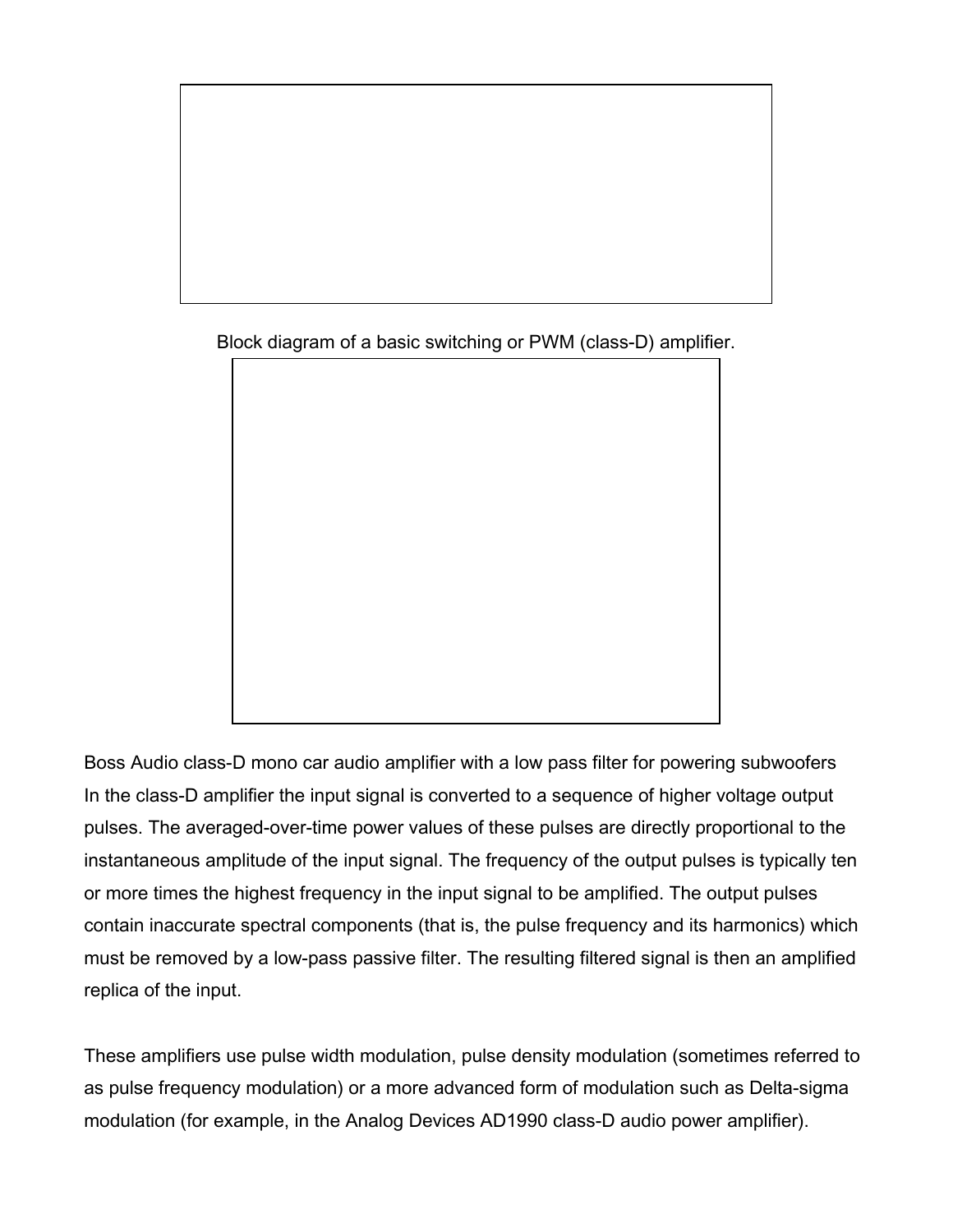Output stages such as those used in pulse generators are examples of class-D amplifiers. The term *class-D* is usually applied to devices intended to reproduce signals with a bandwidth well below the switching frequency.

Class-D amplifiers can be controlled by either analog or digital circuits. The digital control introduces additional distortion called *quantization error* caused by its conversion of the input signal to a digital value.

The main advantage of a class-D amplifier is power efficiency. Because the output pulses have a fixed amplitude, the switching elements (usually MOSFETs, but Electron Tubes and bipolar transistors were once used) are switched either completely on or completely off, rather than operated in linear mode. A MOSFET operates with the lowest resistance when fully on and thus has the lowest power dissipation when in that condition, except when fully off. When operated in a linear mode the MOSFET has variable amounts of resistance that vary linearly with the input voltage and the resistance is something other than the minimum possible, therefore more electrical energy is dissipated as heat. Compared to class-AB operation, class D's lower losses permit the use of a smaller heat sink for the MOSFETS while also reducing the amount of AC power supply power required. Thus, class-D amplifiers do not need as large or as heavy power supply transformers or heatsinks, so they are smaller and more compact in size than an equivalent class-AB amplifier.

Class-D amplifiers have been widely used to control motors, and almost exclusively for small DC motors, but they are now also used as audio amplifiers, with some extra circuitry to allow analogue to be converted to a much higher frequency pulse width modulated signal. The relative difficulty of achieving good audio quality means that nearly all are used in applications where quality is not a factor, such as modestly priced bookshelf audio systems and "DVDreceivers" in mid-price home theater systems.

High quality class-D audio amplifiers have now appeared in the market and these revised designs have been said to rival good traditional AB amplifiers in terms of quality. Before these higher quality designs existed an earlier use of class-D amplifiers and prolific area of application was high-powered, subwoofer amplifiers in cars. Because subwoofers are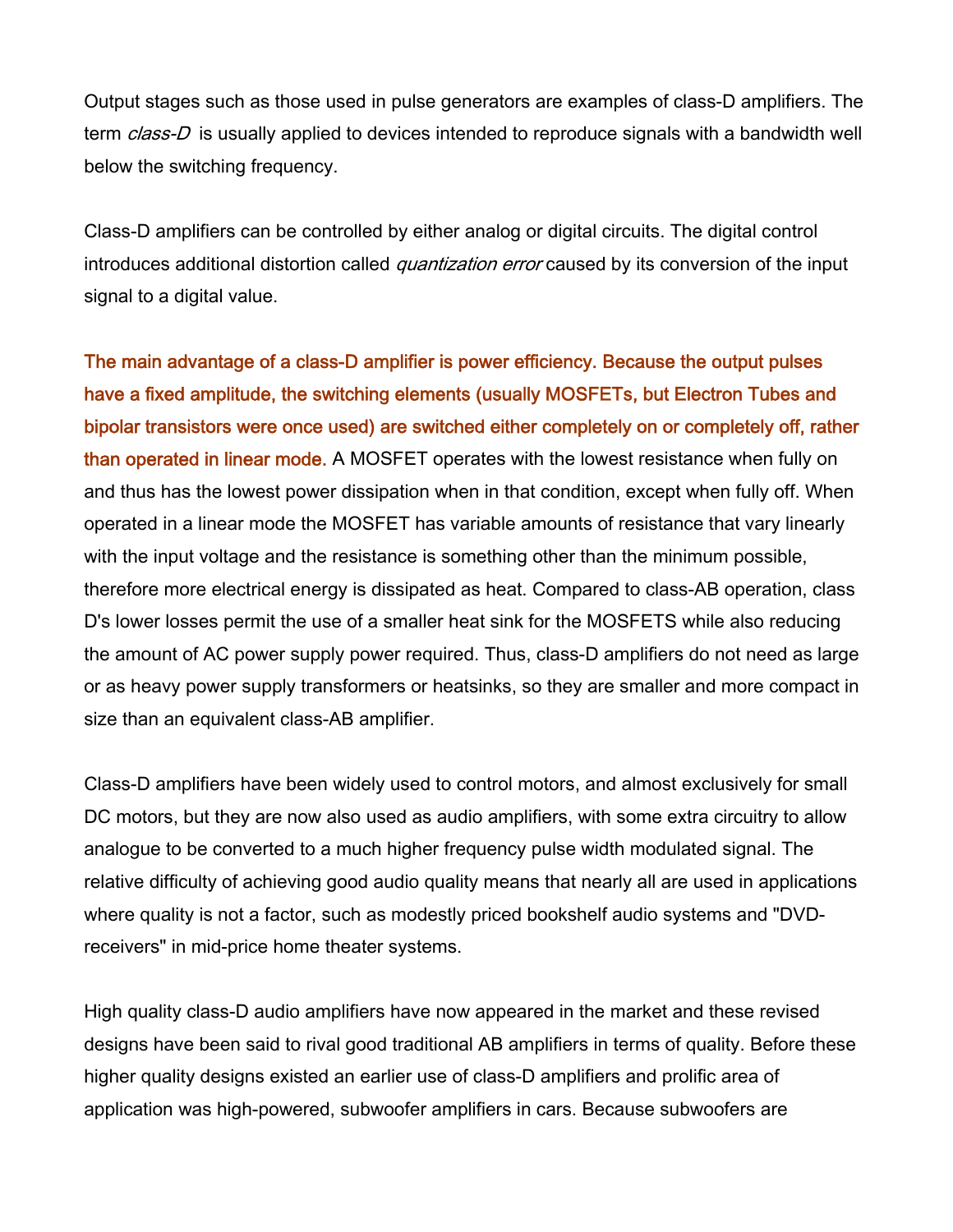generally limited to a bandwidth of no higher than 150 Hz, the switching speed for the amplifier does not have to be as high as for a full range amplifier. Class-D amplifiers for driving subwoofers are relatively inexpensive, in comparison to class-AB amplifiers.

The letter D used to designate this amplifier class is simply the next letter after  $C$ , and does not stand for *digital*. Class-D and class-E amplifiers are sometimes mistakenly described as "digital" because the output waveform superficially resembles a pulse-train of digital symbols, but a class-D amplifier merely converts an input waveform into a continuously Pulse-Width Modulated (PWM) (square wave) analog signal. (A digital waveform would be Pulse-Code Modulated (PCM)).

# Additional classes

There are several other amplifier classes, although they are mainly variations of the previous classes.

Class-E and class-F amplifiers are commonly described in literature for Radio Frequency (RF) applications where efficiency of the traditional classes is important, yet several aspects deviate substantially from their ideal values. These classes use harmonic tuning of their output networks to achieve higher efficiency and can be considered a subset of class C due to their conduction-angle characteristics.

### Class E

The class-E and class-F amplifier is a highly efficient switching power amplifier, typically used at such high frequencies that the switching time becomes comparable to the duty time. As said in the class-D amplifier, the transistor is connected via a serial LC circuit to the load, and connected via a large L (inductor) to the supply voltage. The supply voltage is connected to ground via a large capacitor to prevent any RF signals leaking into the supply. The class-E amplifier adds a C (capacitor) between the transistor and ground and uses a defined  $L_1$  to connect to the supply voltage.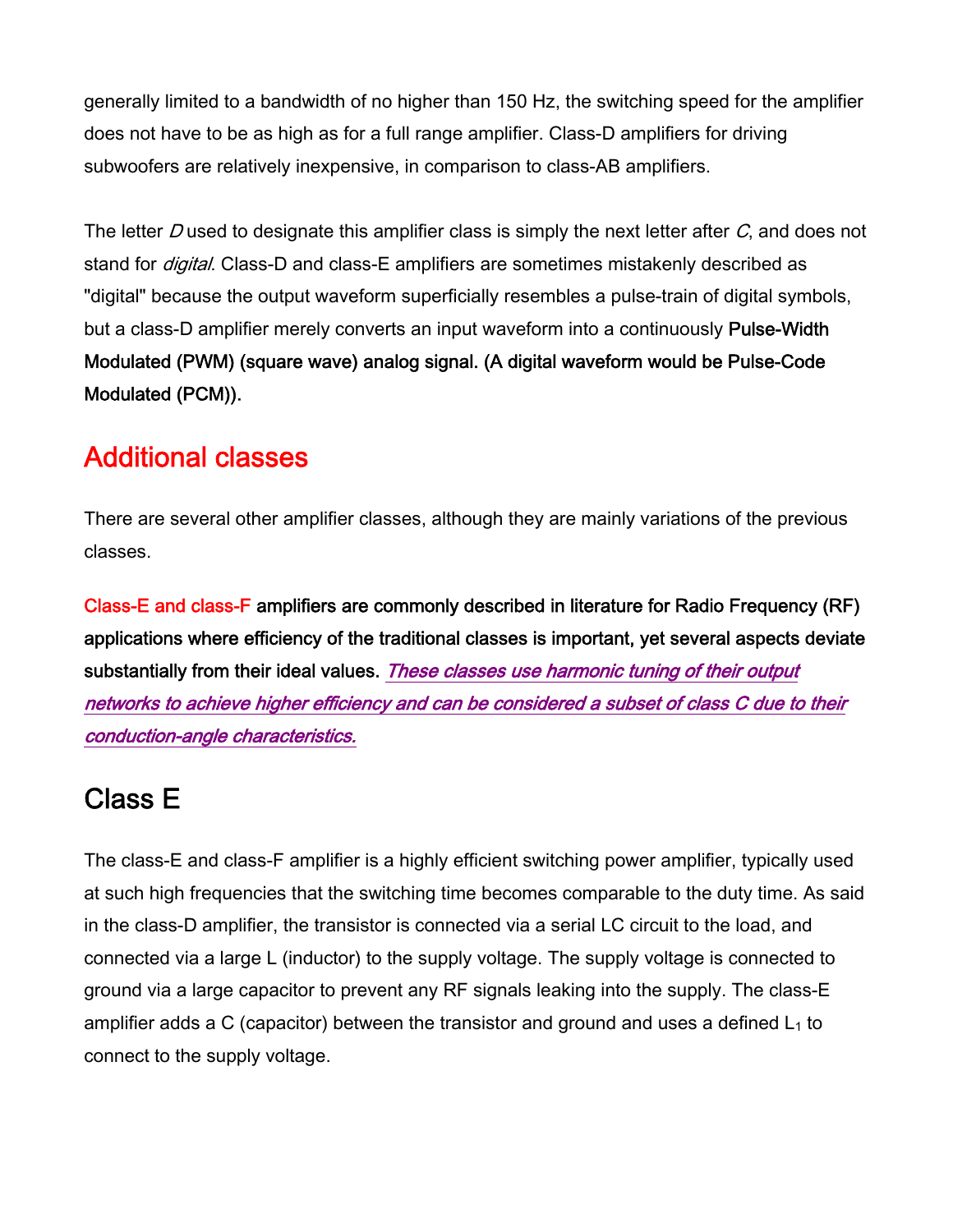

#### Class-E amplifier

The following description ignores DC, which can be added easily afterwards. The above mentioned C and L are in effect a parallel LC circuit to ground. When the transistor is on, it pushes through the serial LC circuit into the load and some current begins to flow to the parallel LC circuit to ground. Then the serial LC circuit swings back and compensates the current into the parallel LC circuit. At this point the current through the transistor is zero and it is switched off. Both LC circuits are now filled with energy in  $C$  and  $L_0$ . The whole circuit performs a damped oscillation. The damping by the load has been adjusted so that some time later the energy from the Ls is gone into the load, but the energy in both  $C_0$  peaks at the original value to in turn restore the original voltage so that the voltage across the transistor is zero again and it can be switched on.

With load, frequency, and duty cycle (0.5) as given parameters and the constraint that the voltage is not only restored, but peaks at the original voltage, the four parameters  $(L, L_0, C)$  and  $C_0$ ) are determined. The class-E amplifier takes the finite on resistance into account and tries to make the current touch the bottom at zero. This means that the voltage and the current at the transistor are symmetric with respect to time. The Fourier transform allows an elegant formulation to generate the complicated LC networks and says that the first harmonic is passed into the load, all even harmonics are shorted and all higher odd harmonics are open. Class E uses a significant amount of second-harmonic voltage. The second harmonic can be used to reduce the overlap with edges with finite sharpness. For this to work, energy on the second harmonic has to flow from the load into the transistor, and no source for this is visible in the circuit diagram. In reality, the impedance is mostly reactive and the only reason for it is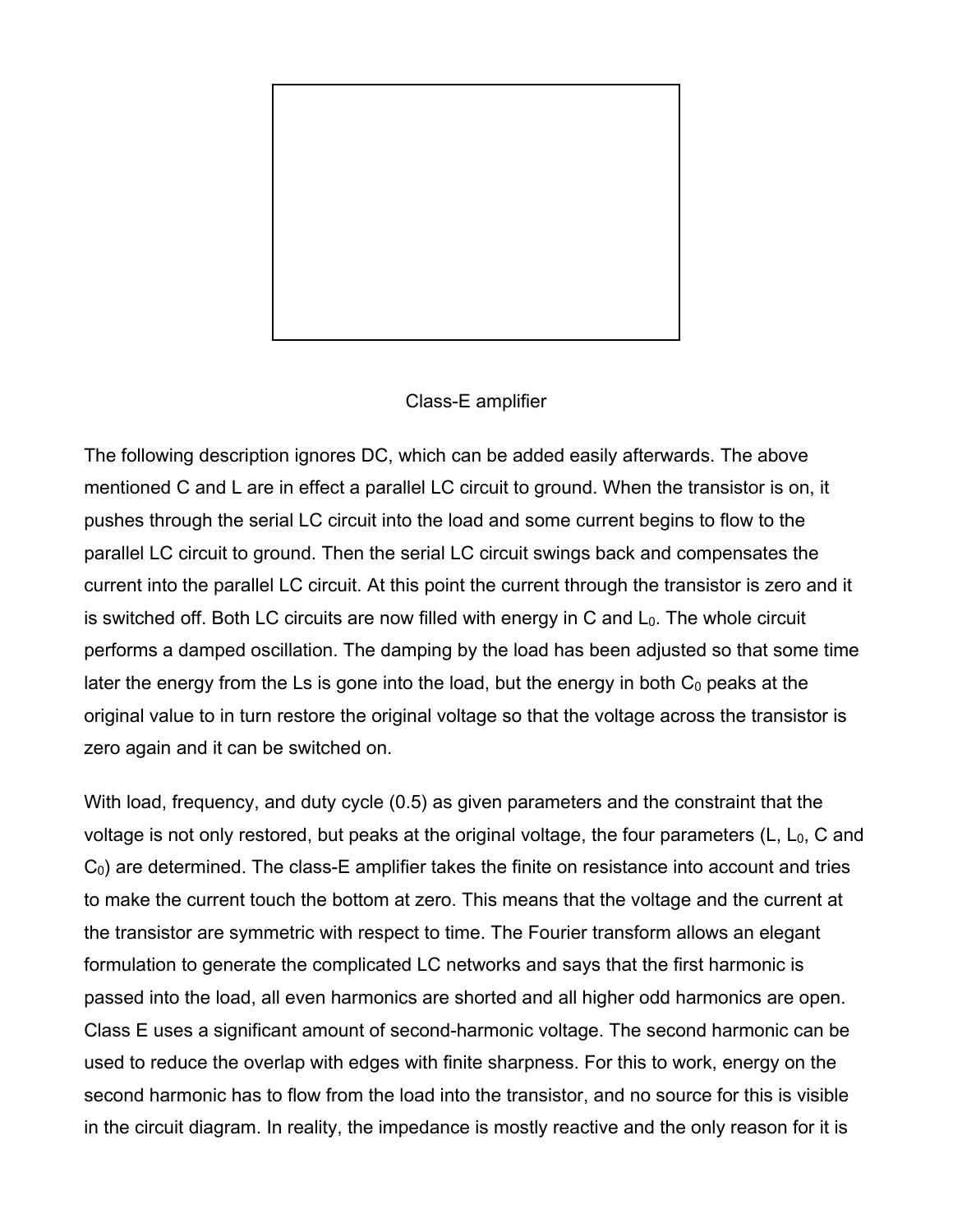that class E is a class F (see below) amplifier with a much simplified load network and thus has to deal with imperfections.

In many amateur simulations of class-E amplifiers, sharp current edges are assumed nullifying the very motivation for class E and measurements near the transit frequency of the transistors show very symmetric curves, which look much similar to class-F simulations.

The class-E amplifier was invented in 1972 by Nathan O. Sokal and Alan D. Sokal, and details were first published in 1975. Some earlier reports on this operating class have been published in Russian.

#### Class F

In push–pull amplifiers and in CMOS, the even harmonics of both transistors just cancel. Experiment shows that a square wave can be generated by those amplifiers. Theoretically square waves consist of odd harmonics only. In a class-D amplifier, the output filter blocks all harmonics; i.e., the harmonics see an open load. So even small currents in the harmonics suffice to generate a voltage square wave. The current is in phase with the voltage applied to the filter, but the voltage across the transistors is out of phase. Therefore, there is a minimal overlap between current through the transistors and voltage across the transistors. The sharper the edges, the lower the overlap.

While in class D, transistors and the load exist as two separate modules, class F admits imperfections like the parasitics of the transistor and tries to optimise the global system to have a high impedance at the harmonics. Of course there has to be a finite voltage across the transistor to push the current across the on-state resistance. Because the combined current through both transistors is mostly in the first harmonic, it looks like a sine. That means that in the middle of the square the maximum of current has to flow, so it may make sense to have a dip in the square or in other words to allow some overswing of the voltage square wave. A class-F load network by definition has to transmit below a cutoff frequency and reflect above. Any frequency lying below the cutoff and having its second harmonic above the cutoff can be amplified, that is an octave bandwidth. On the other hand, an inductive-capacitive series circuit with a large inductance and a tunable capacitance may be simpler to implement. By reducing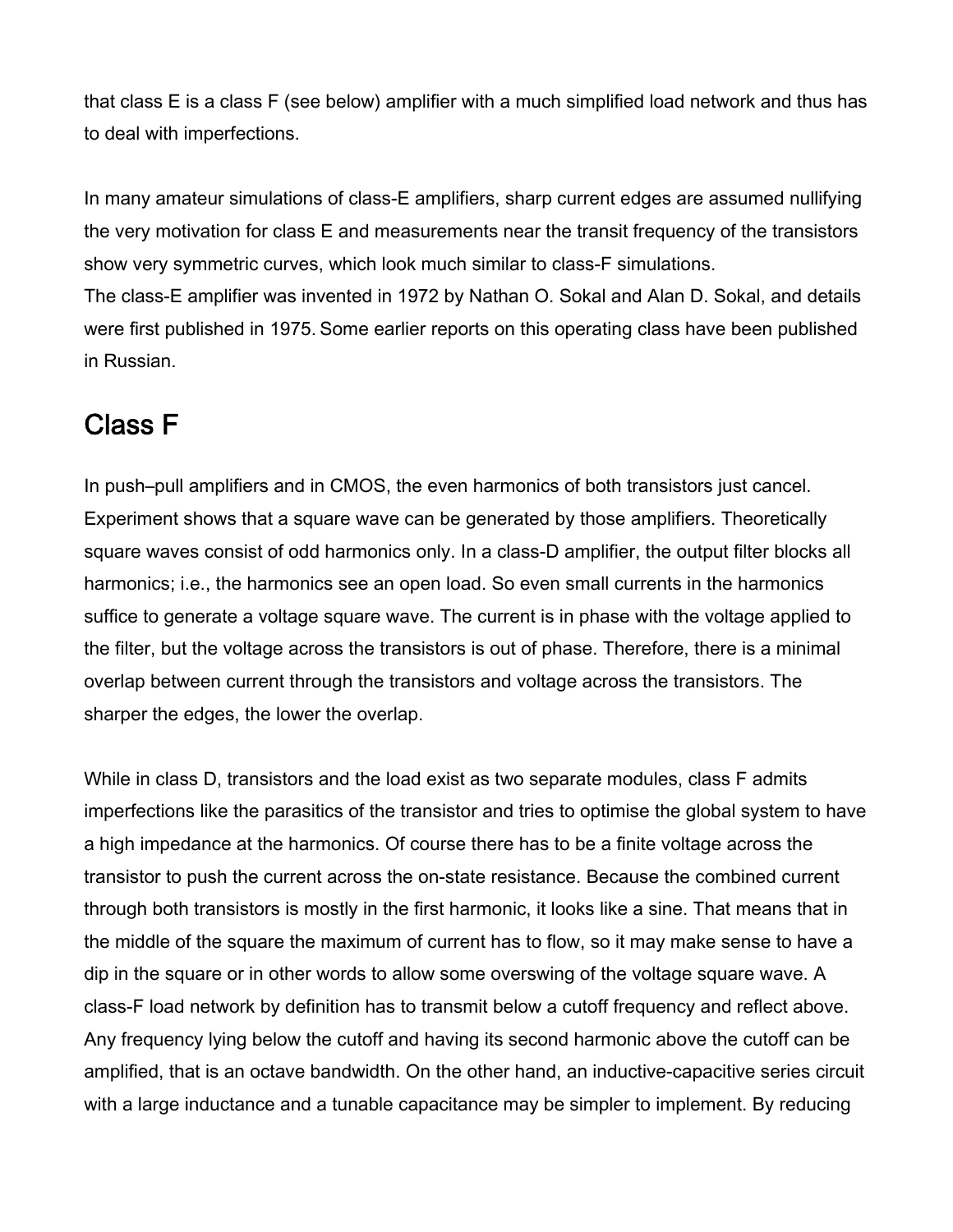the duty cycle below 0.5, the output amplitude can be modulated. The voltage square waveform will degrade, but any overheating is compensated by the lower overall power flowing. Any load mismatch behind the filter can only act on the first harmonic current waveform, clearly only a purely resistive load makes sense, then the lower the resistance, the higher the current.

Class F can be driven by sine or by a square wave, for a sine the input can be tuned by an inductor to increase gain. If class F is implemented with a single transistor, the filter is complicated to short the even harmonics. All previous designs use sharp edges to minimise the overlap.

# Class G and H

Class-G and class-H amplifiers are marked by variation of the supply rails (in discrete steps or in a continuous fashion, respectively) following the input signal. Wasted heat on the output devices can be reduced as excess voltage is kept to a minimum. The amplifier that is fed with these rails itself can be of any class. These kinds of amplifiers are more complex, and are mainly used for specialized applications, such as very high-power units.

There are a variety of amplifier designs that enhance class-AB output stages with more efficient techniques to achieve greater efficiencies with low distortion. These designs are common in large audio amplifiers since the heatsinks and power transformers would be prohibitively large (and costly) without the efficiency increases. The terms "class G" and "class H" are used interchangeably to refer to different designs, varying in definition from one manufacturer or paper to another.

Class-G amplifiers (which use "rail switching" to decrease power consumption and increase efficiency) are more efficient than class-AB amplifiers. These amplifiers provide several power rails at different voltages and switch between them as the signal output approaches each level. Thus, the amplifier increases efficiency by reducing the wasted power at the output transistors. Class-G amplifiers are more efficient than class AB but less efficient when compared to class D, without the negative EMI effects of class D.